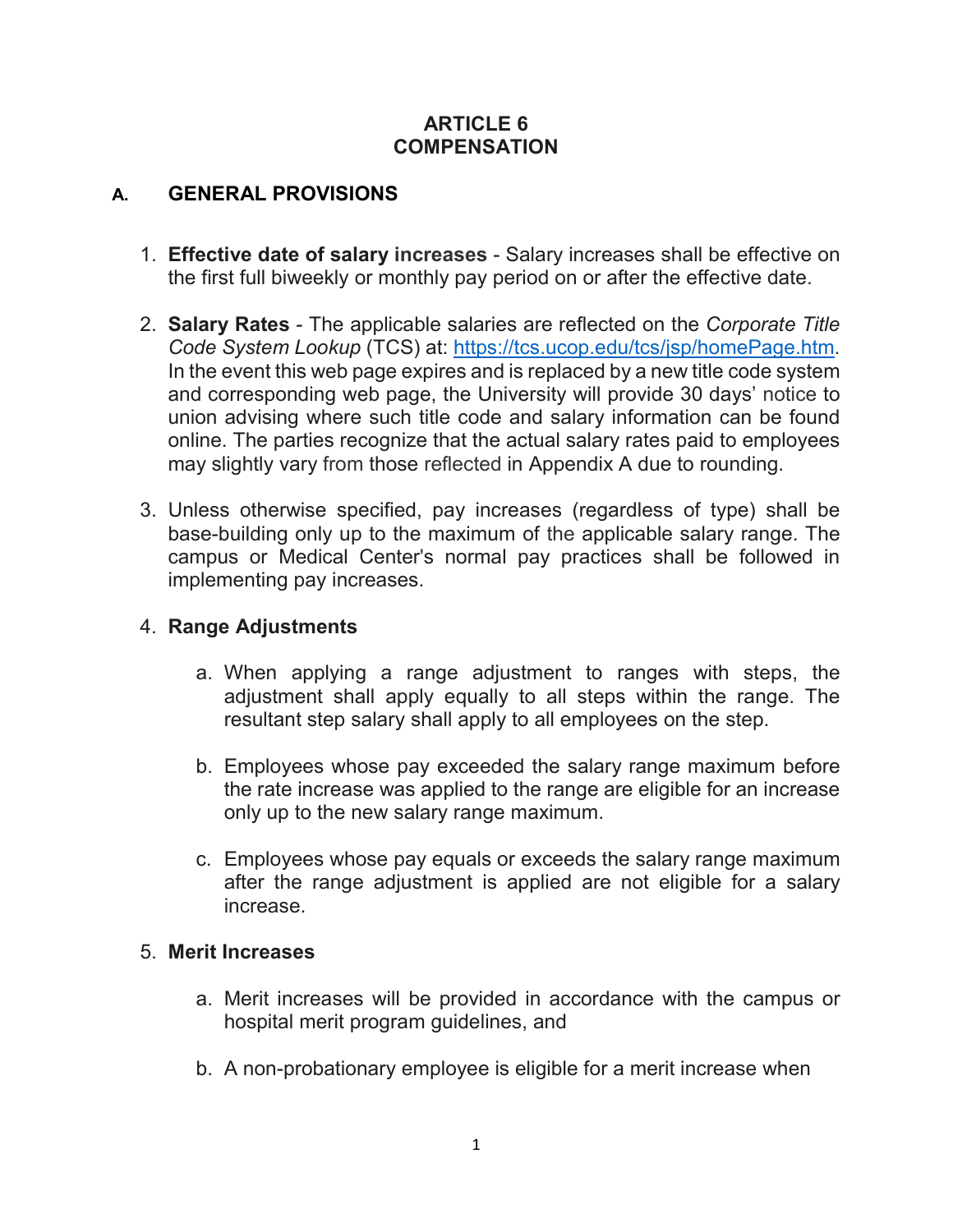- 1. her/his salary is within the salary range, and
- 2. s/he has received an overall performance rating of satisfactory or above. Employees who are not provided a performance evaluation shall be deemed "satisfactory," and
- c. Employees shall receive a step increase.
- 6. **Order of Increases** If more than one salary adjustment takes place on the same date, actions occur in the following order:
	- a. Salary Range adjustment
	- b. Merit increase
	- c. Equity increase
	- d. Increase resulting from promotion or reclassification.

### **B. ACROSS THE BOARD SALARY INCREASES AND STEP INCREASE (EXCEPT LBNL)**

- 1. Effective July 1, 2019 for monthly paid employees and July 14, 2019 for biweekly paid employees the University will increase all salary ranges in the unit by three percent (3%) across the board, by applying the provisions of Section A.1. above.
- 2. Effective January 1, 2020, the University will increase all salary ranges in the unit by three percent (3%) across the board, by applying the provisions of Section A.1. above.
- 3. Effective July 1, 2020, the University will increase all salary ranges in the unit by three percent (3%) across the board, by applying the provisions of Section A.1. above.
- 4. Effective July 1, 2021, the University will increase all salary ranges in the unit by three and a half percent (3.5%) across the board, by applying the provisions of Section A.1. above.
- 5. Effective January 1, 2022, the University shall provide a one-step within range increase to non-probationary career employees, who receive a performance rating of satisfactory or better on their more recent performance evaluation.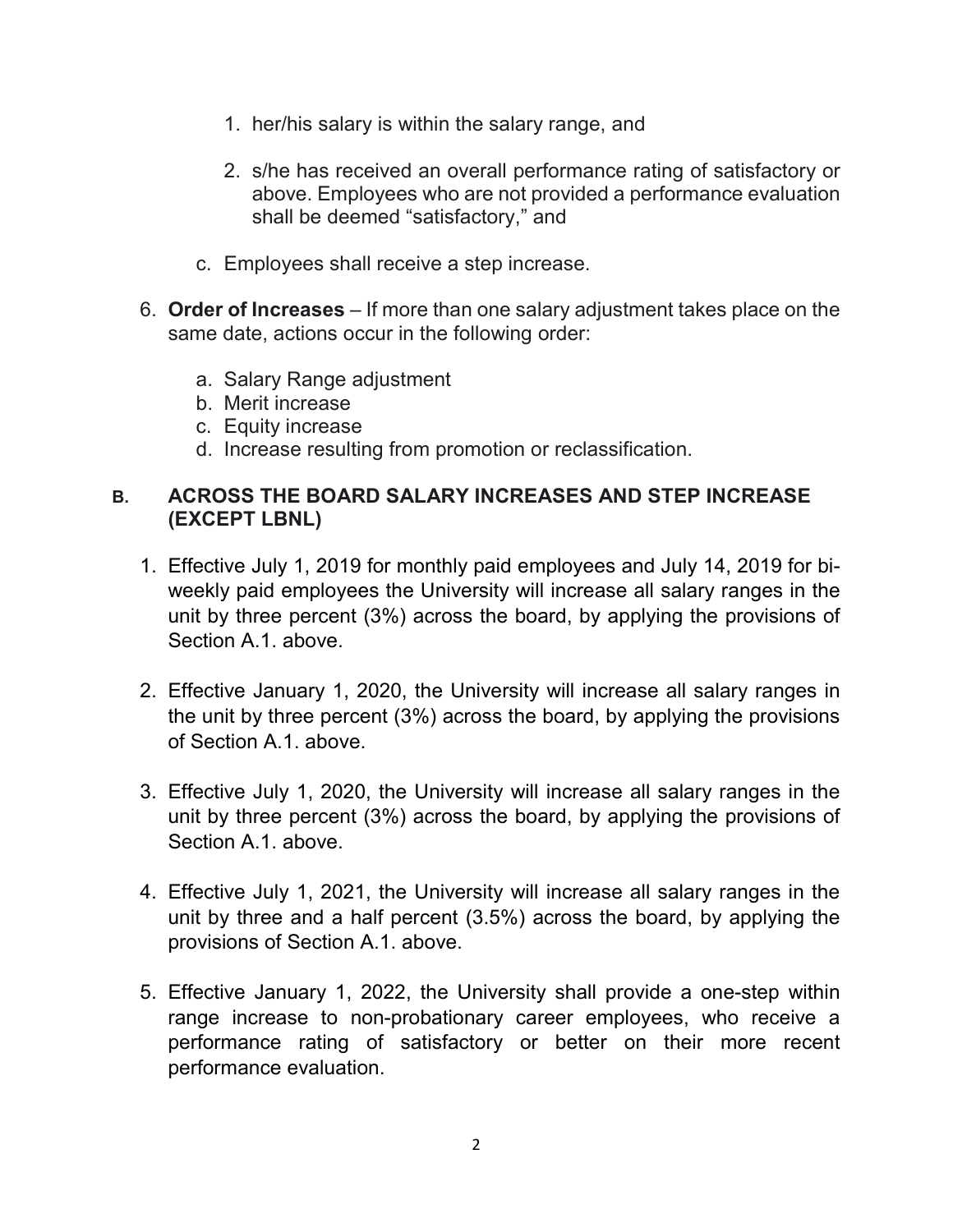- 6. Effective July 1, 2022, the University will increase all salary ranges in the unit by three percent (3%) across the board, by applying the provisions of Section A.1. above.
- 7. Effective July 1, 2023, the University will increase all salary ranges in the unit by three and a half percent (3.5%) across the board, by applying the provisions of Section A.1. above.
- 8. Effective January 1, 2024, the University shall provide a one-step within range increase to non-probationary career employees, who receive a performance rating of satisfactory or better on their more recent performance evaluation.
- 9. Effective July 1, 2024, the University will increase all salary ranges in the unit by three percent (3%) across the board, by applying the provisions of Section A. 1. above.
- 10. Unless otherwise noted above in Section B.1., BTSAs at UCSB and UCI are excluded from receiving the three percent (3%) across the board salary increase provided for at ratification.
- 11. A labor management work group will be created and will begin work no later than September 15, 2019, on examining step structures, including a performance based step program.

## **C. LOCATION SPECIFIC SALARY RANGE ADJUSTMENTS**

The University retains the right to propose additional location-specific salary and range adjustments.

### **D. OTHER INCREASES**

By mutual agreement, the University may increase, during the term of this Agreement, salary rates or ranges, shift differentials, on-call rates and or extend the coverage of such rates, for selected individuals and/or classifications at selected locations.

### **E. REMOTE LOCATION/SEA PAY**

Where remote location and sea pay provisions currently exist, they shall remain in force throughout the life of this Agreement.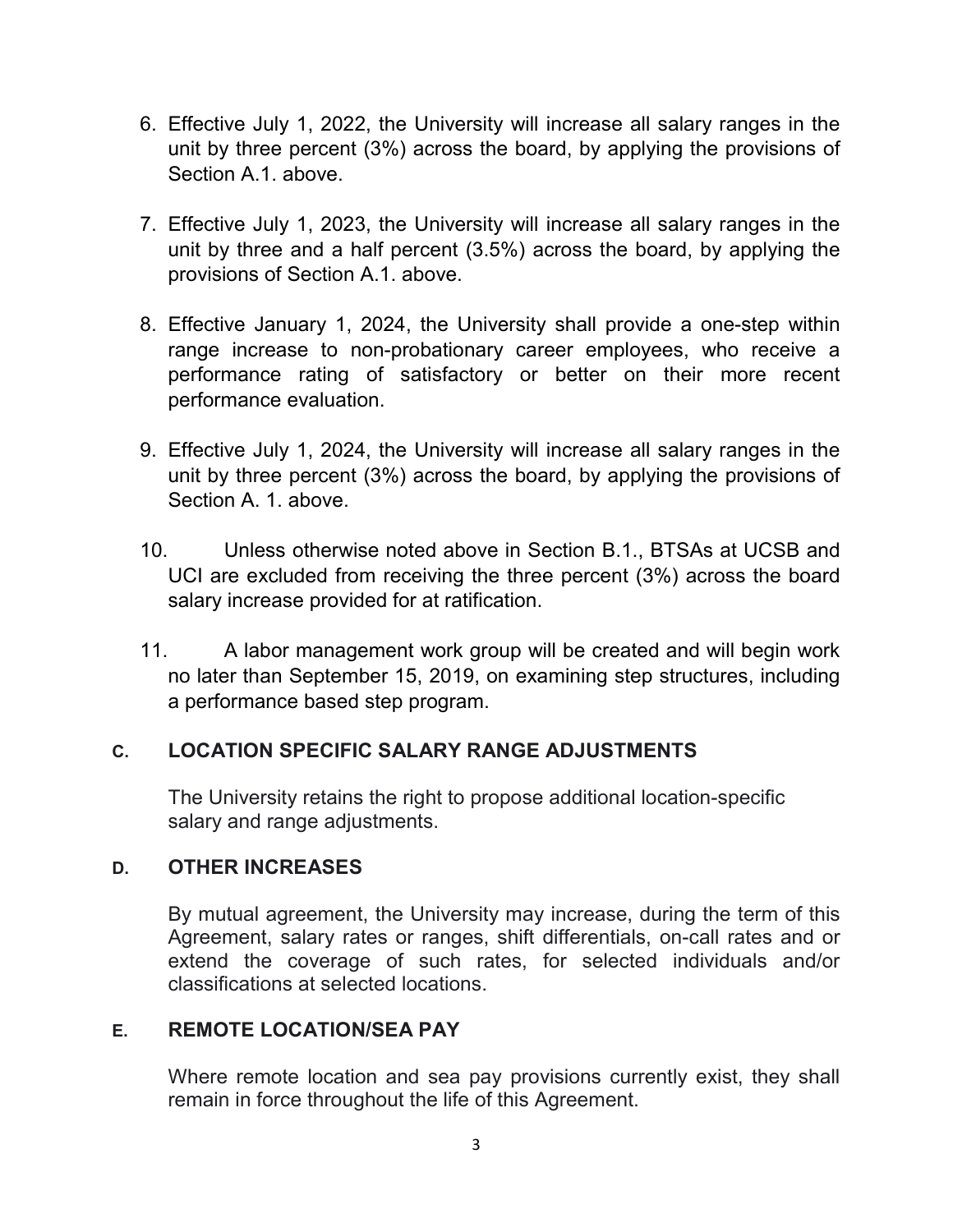The University agrees to meet and confer with the Union on sea pay provisions within three (3) months of ratification of this Agreement.

# **F. AALAS CERTIFICATION PAY**

AALAS certification pay (ALAT, LAT, LATG, RVT) where management required a non-base building salary differential will be provided to selected employees in the Animal Tech and Animal Health Tech series; Animal Technician (9525), Senior Animal Technician (9524), Principal Animal Technician (9523), Animal Health Technician I (9537), Animal Health Technician II (9536), Animal Health Technician III (9535), and Animal Health Technician IV (9534). Upon completion and presentation of the following certifications, each eligible employee shall receive the following additional compensation:

- 1. ALAT \$50
- 2. LAT \$100
- 3. LATG \$100, except at UCB, where the compensation shall be \$200.
- 4. RVT (Registered Veterinary Technician) \$100

An employee who has achieved LAT, LATG, or RVT certification shall only receive certification pay compensation up to the \$100/month rate, as pay shall not be compounded. At UCB, an employee who has achieved LATG certification shall only receive certification pay compensation up to the \$200/month rate, as pay shall not be compounded.

## **G. EMPLOYEES AWARD PROGRAMS**

The University retains the right to continue, modify or abolish campus/hospital/LBNL employee award programs. Employee award programs, for members of the bargaining unit may be implemented according to local procedures. Employee award programs are available, if any, to employees in the unit according to the University's notice to UPTE and resulting meeting and discussing, if requested by UPTE.

**H.** The range and rate adjustments, base or non-base, if any, provided in this Article shall not be subject to Article 10- Grievance Procedure, or Article 3 – Arbitration Procedure, of this Agreement.

## **I. LAWRENCE BERKELEY NATIONAL LABORATORY (LBNL)**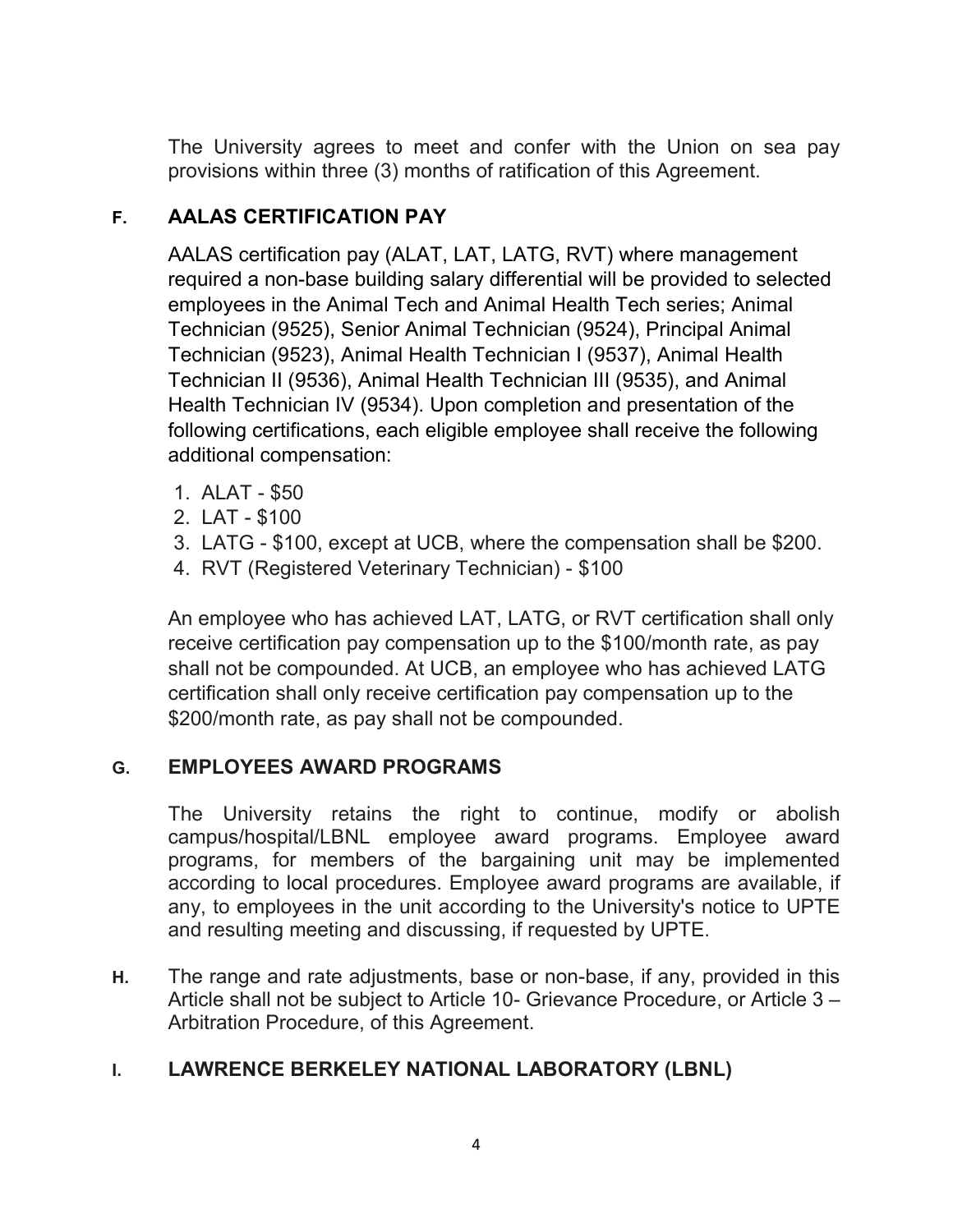- 1. Fiscal Year 2018 (October 1, 2017) individual increases for Technical Unit employees will be from a merit pool of 3% of the September 30, 2017 payroll base. The merit pool/allocation will be distributed in the Lab's customary merit-based manner using the FY18 matrix (attached). The minimum increases identified on the matrix will utilize as close to 100% of the available allocation, as calculations permit. In order to be eligible for the FY18 salary increase of October 1, 2017, an employee must have been in the TX bargaining unit on September 30, 2017, eligible for an annual performance evaluation, and continue to be in the bargaining unit on the date payroll distribution is processed in the Human Resources Information System (HRIS). Retroactive pay increases for FY 18 will be implemented within one hundred twenty (120) days of wage agreement ratification, excluding the annual holiday shutdown period. Salary ranges for FY18 will be increased by 2%.
- 2. Fiscal Year 2019 (October 1, 2018) individual increases for Technical Unit employees will be from a merit pool of 3% of the September 30, 2018 payroll base. The merit pool/allocation will be distributed in the Lab's customary merit-based manner using an FY19 matrix to be provided to UPTE once established. The minimum increases identified on the matrix will utilize as close to 100% of the available allocation, as calculations permit. In order to be eligible for the FY19 salary increase of October 1, 2018, an employee must have been in the TX bargaining unit on September 30, 2018, eligible for an annual performance evaluation, and continue to be in the bargaining unit on the date payroll distribution is processed in HRIS. Retroactive pay increases for FY19 will be implemented within one hundred twenty (120) days of implementation of FY18 wage increases, excluding the annual holiday shutdown period. Salary ranges for FY19 will be increased by 2%.
- 3. Fiscal Year 2020 (October 1, 2019) individual increases for Technical Unit employees will be from a merit pool of 3% of the September 30, 2019 payroll base. The merit pool/allocation will be distributed in the Lab's customary merit-based manner using an FY20 matrix to be provided to UPTE once established. The minimum increases identified on the matrix will utilize as close to 100% of the available allocation, as calculations permit. In order to be eligible for the FY20 salary increase of October 1, 2019, an employee must be in the TX bargaining unit on September 30, 2019, eligible for an annual performance evaluation, and continue to be in the bargaining unit on the date payroll distribution is processed in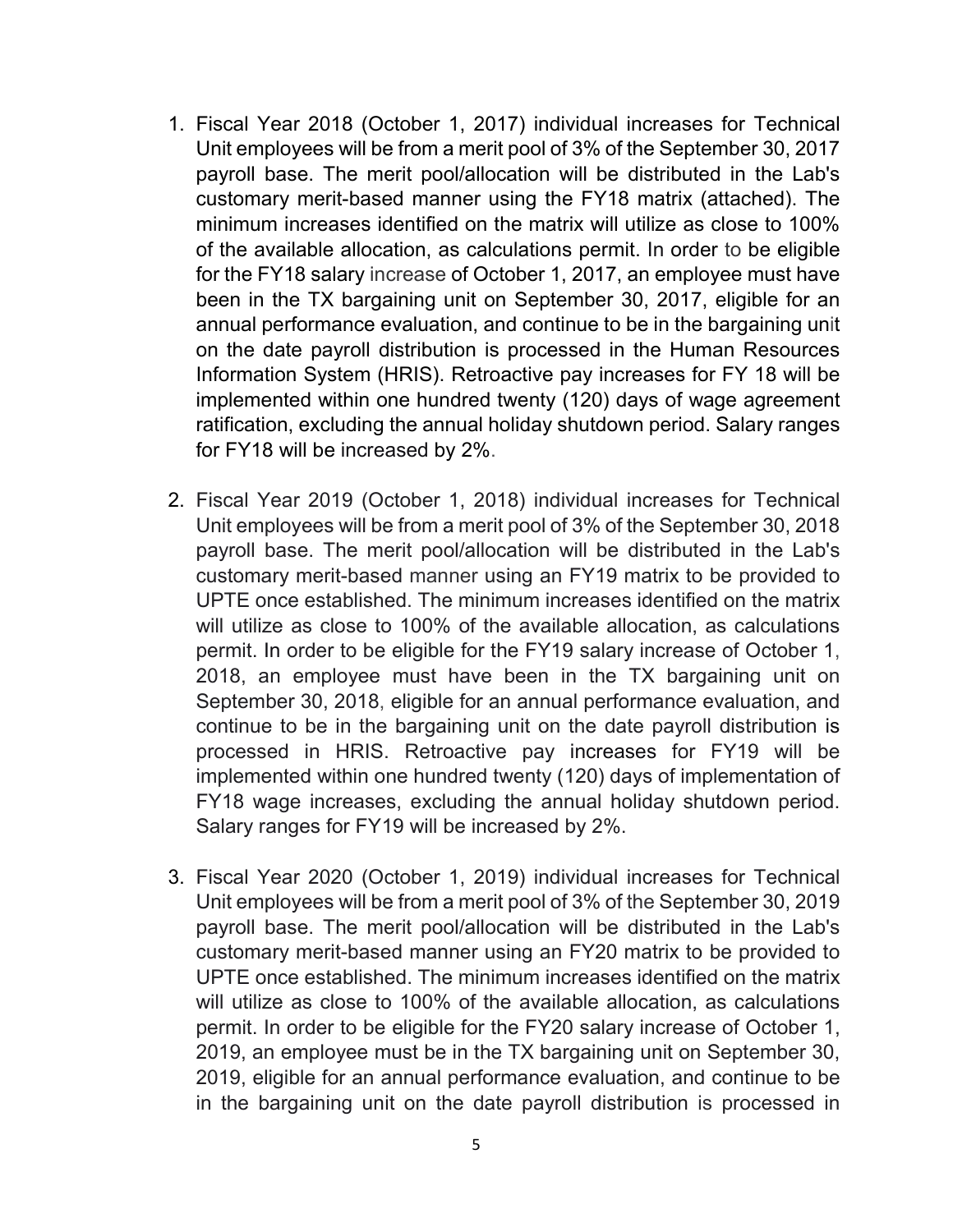HRIS. Retroactive pay increases for FY20, if applicable, will be implemented within one hundred twenty (120) days of implementation of FY19 wage increases, excluding the annual holiday shutdown period. To be eligible for the retroactive pay increase, an employee must be in the TX bargaining unit on the date of ratification and continue to be in the TX bargaining unit on the date the increases are processed in HRIS.

- 4. Fiscal Year 2021 (October 1, 2020) individual increases for Technical Unit employees will be from a merit pool of 3% of the September 30, 2020 payroll base. The merit pool/allocation will be distributed in the Lab's customary merit-based manner using an FY21 matrix to be provided to UPTE no later than September 15, 2020. The minimum increases identified on the matrix will utilize as close to 100% of the available allocation, as calculations permit. In order to be eligible for the FY21 salary increase of October 1, 2020, an employee must be in the TX bargaining unit on September 30, 2020, eligible for an annual performance evaluation, and continue to be in the bargaining unit on the date payroll distribution is processed in HRIS.
- 5. For any subsequent fiscal years covered by the systemwide collective bargaining agreement, individual increases for LBNL employees will be subject to reopener negotiations at the local level. Should an LBNL wage agreement extend beyond the expiration of the systemwide collective bargaining agreement, that wage agreement will remain active until the end of the fiscal year covered by that agreement.
- 6. Disputes arising from Technical employees receiving increases less than the matrix minimum for the appropriate quartile and performance rating are subject to the grievance and arbitration provisions of the agreement between the University of California and University Professional and Technical Employees, with the following exceptions:
	- Employees who have received increases within the preceding six months.
	- Employees who have reached the maximum of their ranges.
	- Employees who are red-circled.
- 7. If more than one salary action takes place on the same date, the order of salary actions will be as follows:
	- Salary range adjustment.
	- Merit adjustment.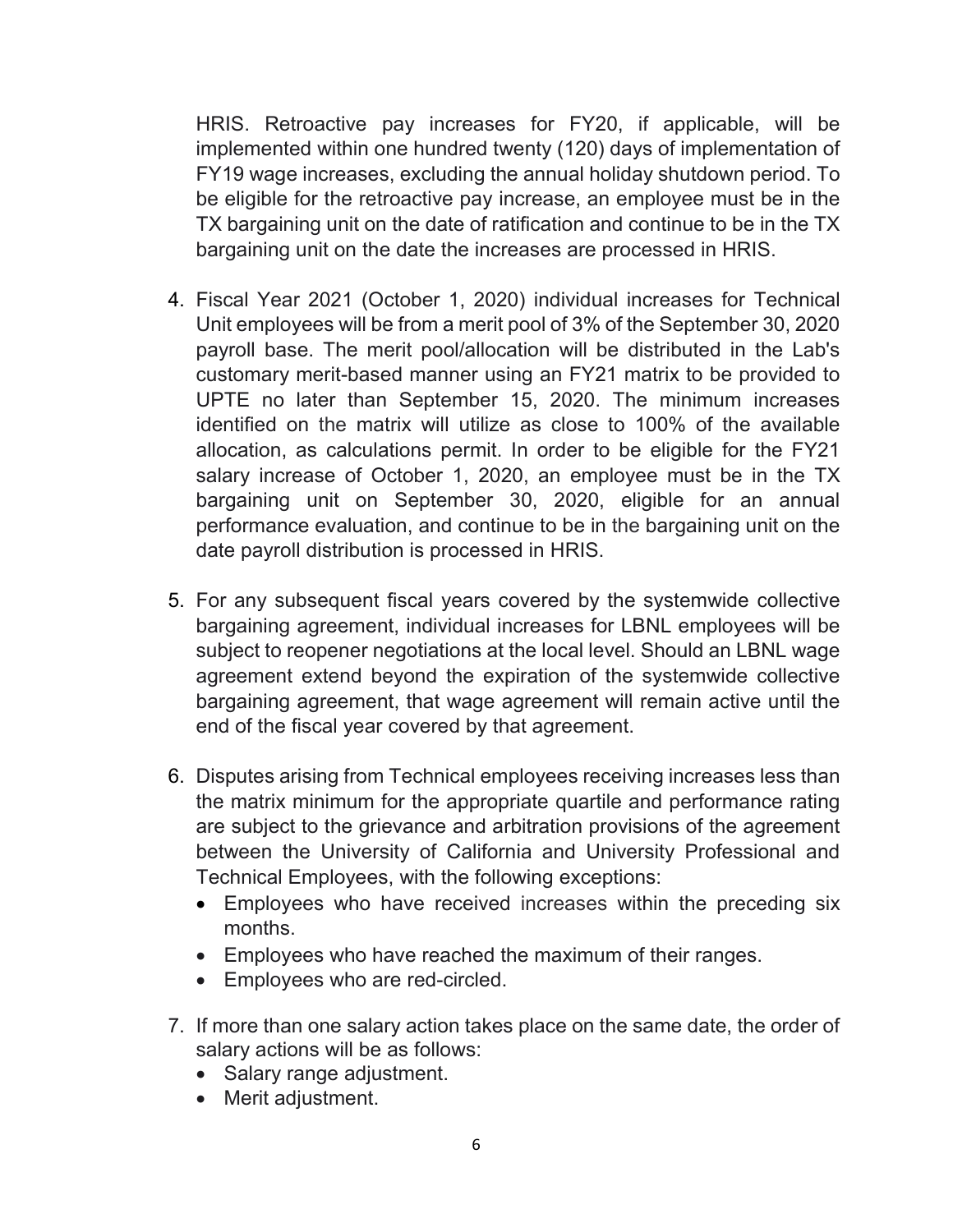- Equity adjustment.
- Promotion/Reclassification.
- Bottom of the range adjustment for employees below the minimum of salary range.

Employees who have reached the maximum of their ranges or who are "red-circled" will be eligible to receive increases in the form of a non-base building lump sum payment.

- 8. The following types of employees are not eligible for merit increases and will be excluded from calculating the payroll base:
	- Limited employees.
	- Rehired retirees.
	- Probationary employees.
	- Employees with a performance appraisal rating of less than satisfactory.
- 9. The Laboratory will provide to UPTE information concerning the merit pool distribution for each fiscal year (FY18, FY19, FY20, FY21) within sixty (60) days following implementation of increases/retroactive increases for the respective fiscal year. Such information will include employee name, employee number, job code, job title and wage increase amount. This information will be provided electronically in a Microsoft Excel spreadsheet to UPTE Local 184 and to the UPTE systemwide office. As in previous fiscal years, any undistributed portion of the merit allocation will be distributed 'across-the-board' to all employees who received a wage increase based on the above eligibility requirements.
- 10. Employee wage increases for promotions, reclassifications and individual equity adjustments shall be at the Laboratory's sole discretion, based upon business need. For each fiscal year (FY18, FY19, FY20, and FY21) the Laboratory will provide to UPTE information concerning such wage adjustments within sixty (60) days following implementation of increases/retroactive increases for the respective fiscal year. Such information will include employee name, employee number, job code, job title, wage increase amount and reason for adjustment. This information will be provided electronically in a Microsoft Excel spreadsheet to UPTE Local 184 and to the UPTE Systemwide office.
- 11. Salary ranges may be increased at the Laboratory's sole discretion. For FY18 and FY19, salary ranges will be increased by 2% each fiscal year. For fiscal years FY20 and FY21, the Laboratory will provide UPTE